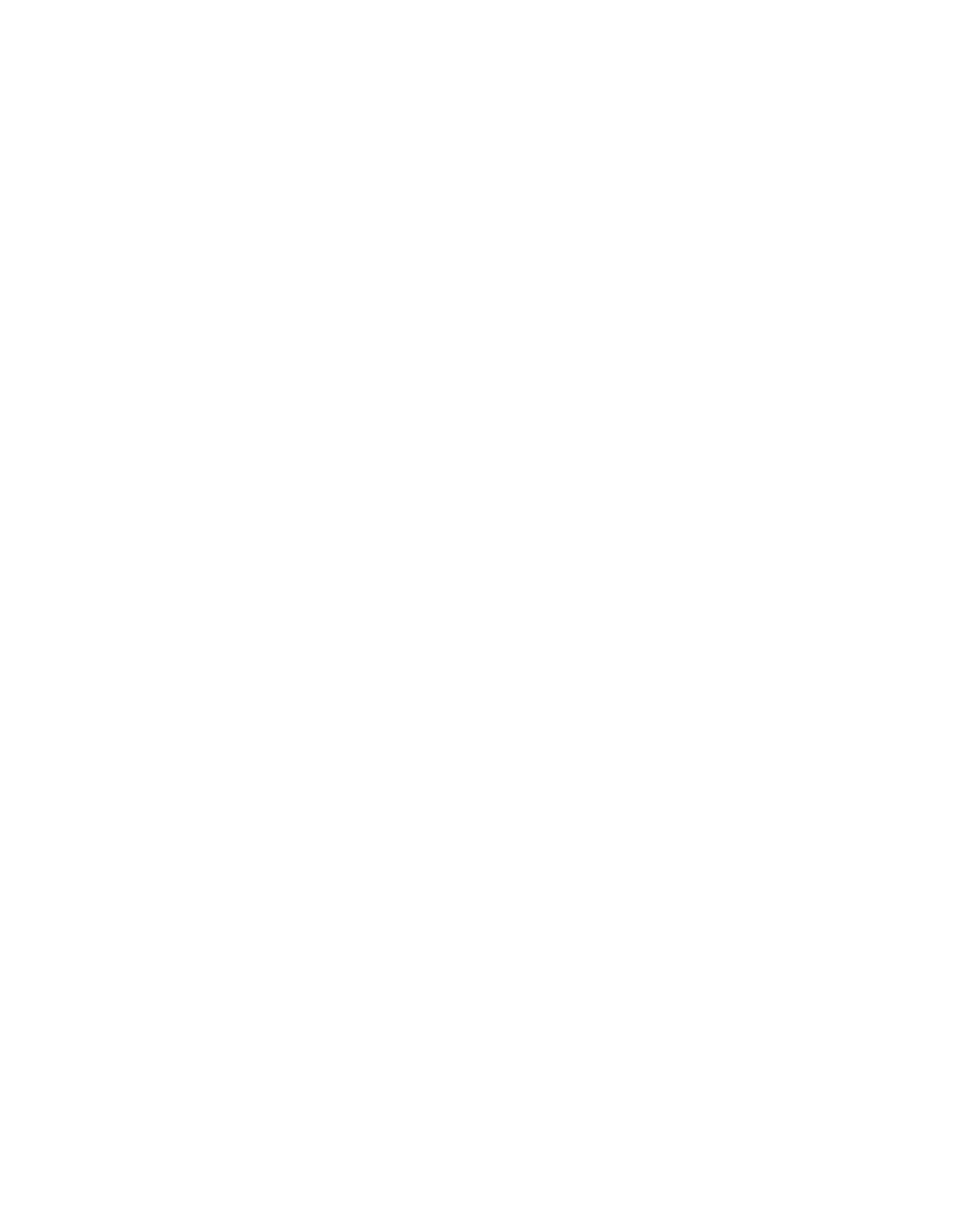Dear Mono County Secretary of the planning commission,

Below are my respectful thoughts and comments regarding a new short term proposed rental in Southern Mono County (Crowley Lake CA), This is regarding conditional use permit 20-009/Gordon (APN:060-210-067)

As a full time resident, home owner, and longtime resident of Mono County I am against this proposal for a short term rental program at 90 Aspen place. I have seen the demise of our local community when short term rentals get out of control. Despite posted rules and broken promises from owners/operators, vacationers often have a sense of entitlement or disregard for the rules. This has caused issues in the past and will cause problems in the future. Parking wars, Unruly guests, speeding cars, trash, animal control issues, law enforcement call outs, and late-night noise disturbances are only a short list of issues we have all experienced because of careless guests that occupy short term rentals. This is a local orientated community, and we want to keep it that way. We like our quiet neighborhood for what it is and worry that we may lose it. This is a place in Mono County for long term renters, families, and long-term rentals. As you know we have a severe shortage of long-term rentals in southern Mono County. More short-term rentals add to the housing issue that we are currently facing, reduces our permanent workforce and drives them out of the area. I recommend this unit investigates renting long term to a good local working family. We do not need more short-term rentals in our single-family residential areas. We do not need more late-night party spots especially in a single family residential (SFR) setting. Let's keep it as a SFR..Short-term rentals should remain in more appropriate approved condominiums, hotel's, and resorts. Most importantly we need long term rentals where they matter, in our residential, family orientated neighborhoods.

Respectfully, Oliver Litchfield Owner and full-time resident 48 Aspen Terr, Unit 6 Crowley Lake CA 93546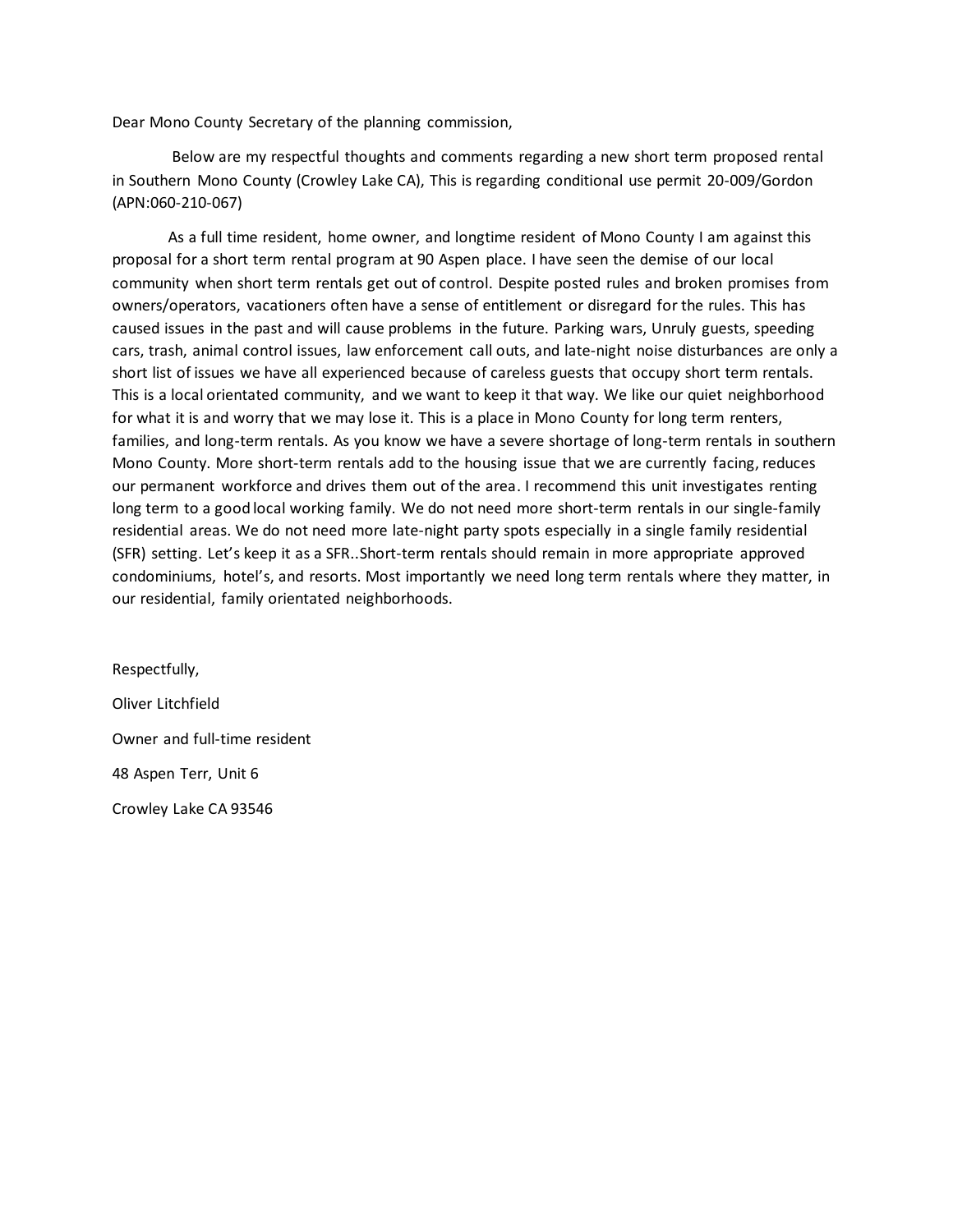## **[EXTERNAL EMAIL]**

Dear Planning Commissioners:

Our family owns unit 4 at Whiskey Creek Condominiums on Aspen Terrace at Crowley Lake/Hilton Creek.

We are writing to oppose the proposed permit for a vacation rental at 90 Aspen Place, Conditional use permit 20-009 Gordon.

The project would allow 10 short term vacationers with 5 cars in a quiet residential neighborhood populated by full time Mono County residents and voters. Inevitably, groups staying at the rental will feel entitled to "party." This creates a disruption for local residents who must rise early to work and prevent young children from getting a proper night's sleep before school.

It is not an answer to say, "Call the Sheriff" if the parties at the vacation rental are too long or too loud. By then, rest and tranquility are already damaged. Vacationers may be indifferent to local residents, or worse. For example, a family member of ours who requested quiet from a group vacationing across from Whiskey Creek Condominiums was met with curses, threats and other abuse.

Apart from noise from drinking and carousing, adding 5 more cars driving in and out on the dirt and gravel road leading to the rental is untenable. The dead-end road was not intended to bear such a high use level and will produce clouds of dust. Unlike full time residents, 10 vacationers are likely to be using the road all day long.

Under the circumstances, we ask that the property be used for long term rentals, to ensure quiet, responsible tenancies and to alleviate the need for local housing for Mono County residents.

Thank you for your consideration. Anna Maxworthy Dominique Naylon Dana Parks